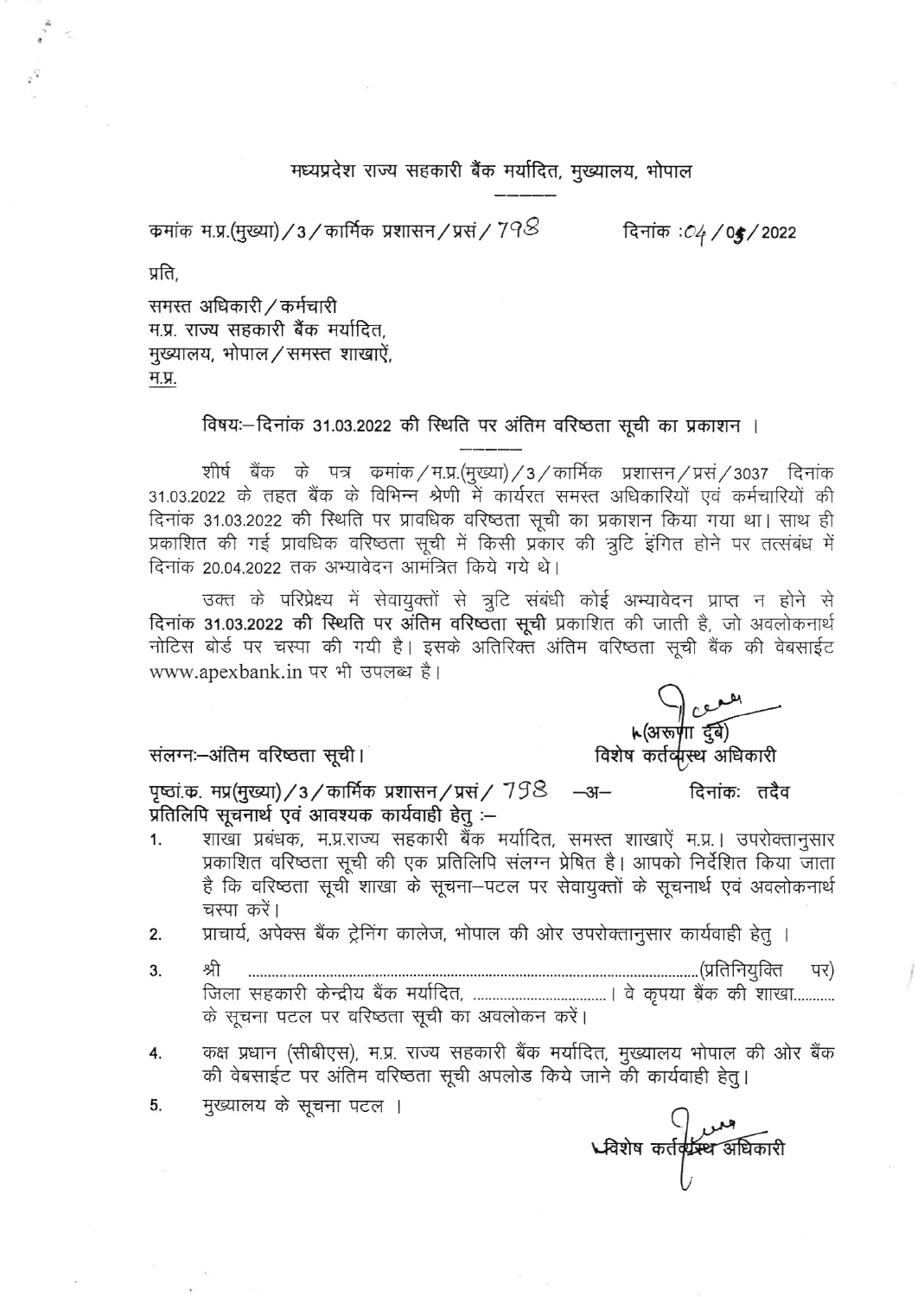## M.P.RAJYA SAHAKARI BANK MYDT, H.O., BHOPAL

 $\label{eq:2.1} \begin{array}{ccccc} \omega & & & & \\ & \omega & & & & \\ & & \omega & & & \\ & & & \omega & & \\ & & & & \omega & \\ \end{array}$ 

 $\overline{\omega}$  ,  $\overline{\omega}$ 

#### FINAL SENIORITY LIST AS ON 31.03.2022

#### **Assistant General Manager (SM-2)**

| S.No | Emp.<br>Code No. | Name and Father's Name                    | Date of<br><b>Birth</b> | Educational<br>Oualification                | Date of<br>firstJoining in the<br>Bank | Date of<br><b>Confirmation</b> on<br>present post | <b>Present Post</b><br><b>Holding Since</b> | Date of<br>Joining in<br>immediate<br>lower grade | Place of<br>Posting | Date of<br>Retirement | Remark                                                         |
|------|------------------|-------------------------------------------|-------------------------|---------------------------------------------|----------------------------------------|---------------------------------------------------|---------------------------------------------|---------------------------------------------------|---------------------|-----------------------|----------------------------------------------------------------|
|      | 2046             | Shri R.S. Chandel<br>IShri D.S. Chandel   | 12.04.63                | M.Sc.<br>PGDCA                              | 30.01.90<br>Grade-II                   |                                                   | 28.01.10                                    | 17.07.98                                          | H.O.                | 30.04.2025            |                                                                |
|      | 3022             | Dr. Ravi Thakkar<br>Shri Dayanand Thakkar | 01.02.62                | M.Com.<br>Ph.D                              | 18.05.88<br>Grade-III                  |                                                   | 28.01.10                                    | 16.07.98                                          | HO                  | 31.01.2024            |                                                                |
|      | 7183             | Shri K.T. Sajjan<br>Shri K.I. Tharu       | 30.03.66                | M.Sc. (Agri.)<br><b>MBA</b><br><b>CAIIB</b> | 02.11.88<br>(Cadre Service)            | 20.04.92                                          | 10.07.17                                    | 24.01.02                                          | H.O.                | 31.03.2028            | Cader Officer<br>Senior G.M.<br>Special Grade dt<br>14-06-2010 |

Aprild (2 hum de

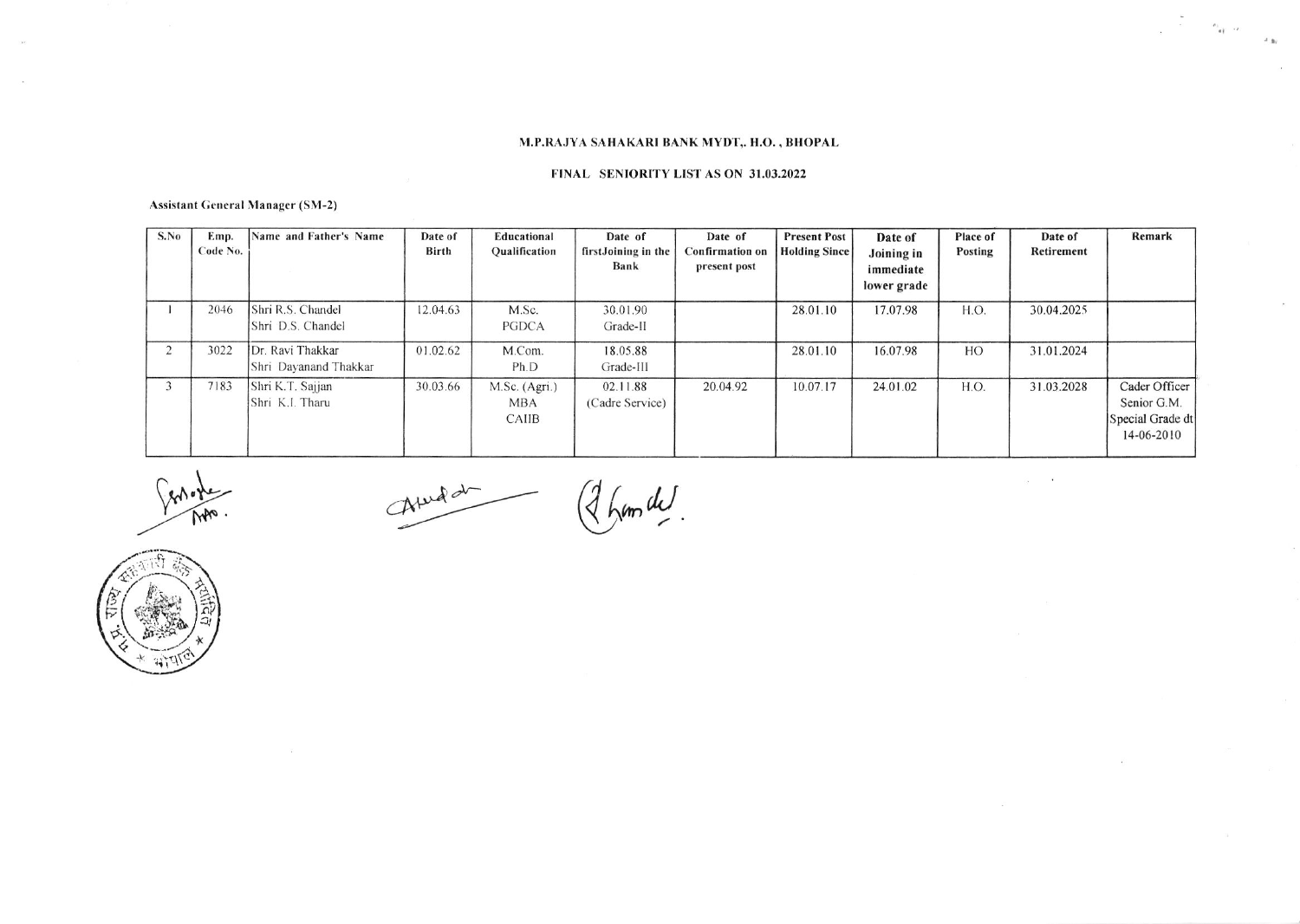# Manager (MM-1)

 $\overline{1}$ 

 $\mathcal{L}_{\text{th}}\big)^{A}$ 

 $\ll L$ 

 $\sim$ 

 $\sim$ 

 $\frac{1}{2}$  .  $\frac{1}{2}$ 

| S.No           | Emp.<br>Code No. | Name and Father's Name                        | Date of<br><b>Birth</b> | Educational<br>Qualification | Date of first<br>Joining in the<br>Bank | Date of<br>Confirmation<br>on present post | <b>Present Post</b><br><b>Holding Since</b> | Date of<br>Joining in<br>immediate<br>lower grade | Place of<br>Posting | Date of<br>Retirement | Remark                                                                   |
|----------------|------------------|-----------------------------------------------|-------------------------|------------------------------|-----------------------------------------|--------------------------------------------|---------------------------------------------|---------------------------------------------------|---------------------|-----------------------|--------------------------------------------------------------------------|
|                | 3041             | Smt. Jyoti Upadhyay<br>W/o Shri S.K. Upadhyay | 08.08.60                | B.A.                         | 06.09.82<br>Grade-IV                    |                                            | 28.01.10                                    | 08.04.97                                          | H.O.                | 31.08.2022            | Seniority Given in Gr.II,<br>w.e.f. 18.01.94 order<br>no.29 dt. 08.04.97 |
| $\overline{2}$ | 3044             | Shri M.K. Ojha<br>Shri R.B.L. Ojha            | 05.10.60                | B.A.                         | 14.09.82<br>Grade-IV                    |                                            | 28.01.10                                    | 08.04.97                                          | Sagar               | 31.10.2022            | do                                                                       |
| 3              | 3046             | Shri V.K.Shrivastava<br>Shri S.C. Shrivastava | 01.06.60                | M.Com.                       | 20.09.82<br>Grade-IV                    |                                            | 28.01.10                                    | 08.04.97                                          | H.O.                | 31.05.2022            | do                                                                       |
|                | 7186             | Shri R.M. Mishra<br>Shri M.M. Mishra          | 20.07.61                | M.Sc. (Agri.)                | 12.08.88<br>(Cadre Service)             |                                            | 03.11.20                                    | 21.07.98                                          | H.O.                | 31.07.2023            | Sanviliyat Bank Cader<br>Order No 1671 Dt. 3-<br>11-20 Joined 3-11-20    |

 $\mathcal{L}$ 

सहकार) listerte

Audan

( Ihandel.